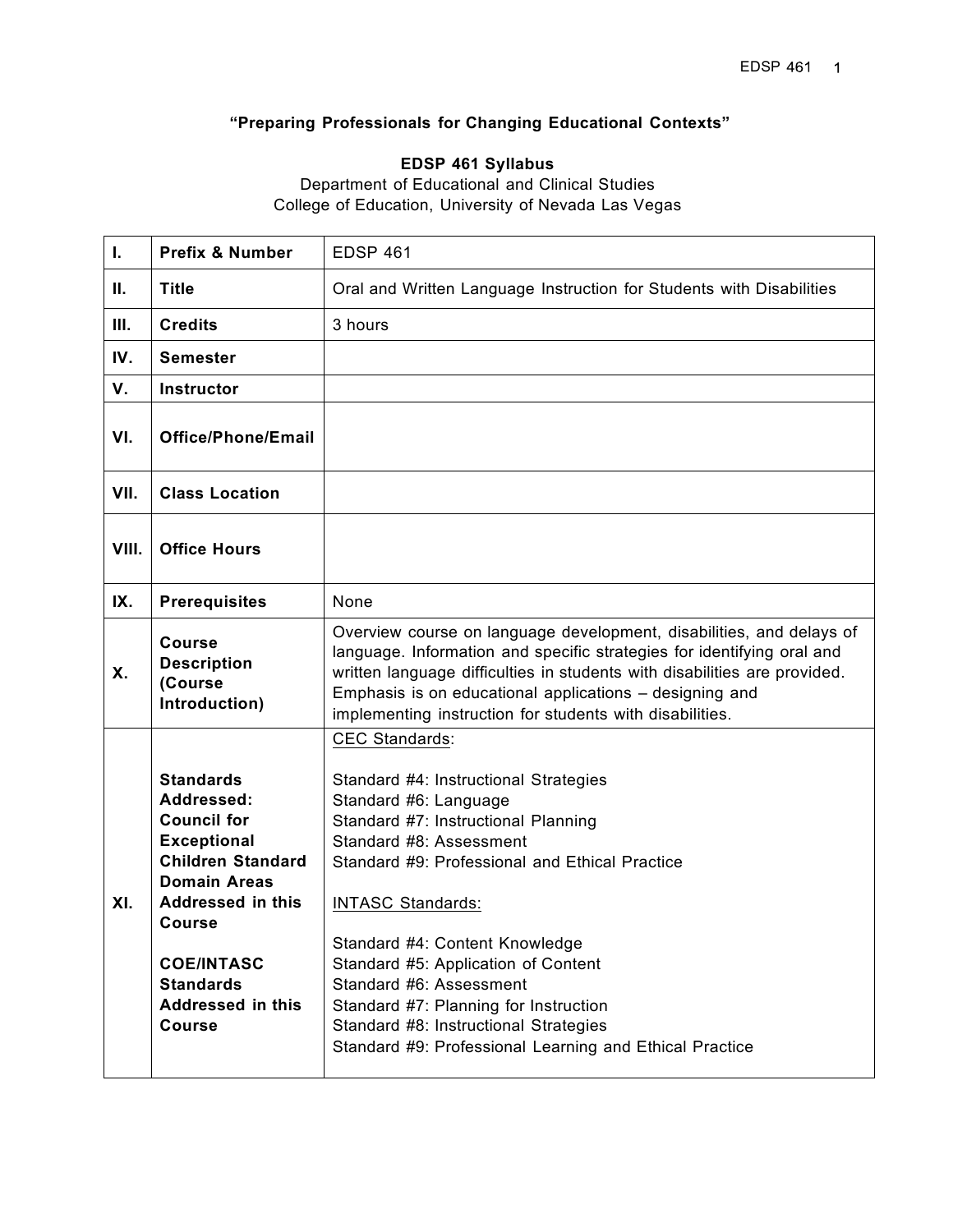#### **XII. Knowledge Objectives and Related Standards**

**Upon completion of this course students will be able to meet the following objectives:**

**Objective 1: Students will describe typical and atypical language development and will be able to give examples of how culture affects language development.**

**Standards:**

#### **CEC Standard 6: Language**

|                          | <b>CEC Standard 6: Language</b>                                                                                                                                                                                                         |  |  |
|--------------------------|-----------------------------------------------------------------------------------------------------------------------------------------------------------------------------------------------------------------------------------------|--|--|
| IGC6K1                   | Impact of language development and listening comprehension on academic and non-<br>academic learning of individuals with exceptional learning needs.                                                                                    |  |  |
| IGC6K3                   | Typical language development and how that may differ for individuals with learning<br>exceptional learning needs.                                                                                                                       |  |  |
| ICC6S2                   | Use communication strategies and resources to facilitate understanding of subject matter<br>for individuals with exceptional learning needs whose primary language is not the<br>dominant language.                                     |  |  |
| IGC6S3                   | Teach individuals with exceptional learning needs to monitor for errors in oral and written<br>language.                                                                                                                                |  |  |
|                          | <b>INTASC Standard 4: Content Knowledge</b>                                                                                                                                                                                             |  |  |
| Performanc<br>le         | 4(f): The teacher evaluates and modifies instructional resources and curriculum<br>materials for their comprehensiveness, accuracy for representing particular concepts<br>in the discipline, and appropriateness for his/her learners. |  |  |
| Essential                | 4(k): The teacher understands common misconceptions in learning the discipline and                                                                                                                                                      |  |  |
| Knowledge                | how to guide learners to accurate conceptual understanding.                                                                                                                                                                             |  |  |
| Critical<br>Dispositions | 4(r): The teacher is committed to work toward each learner's mastery of disciplinary<br>content and skills.                                                                                                                             |  |  |

**Objective 2: Students will identify specific research-based instructional strategies for teaching reading, spelling, and writing to students with disabilities and will be able to select targeted strategies to use for intervention.**

**Standards:**

#### **CEC Standard 4: Instructional Strategies CEC Standard 7: Instructional Planning**

| ICC4K1                                                                                                 | Evidence-based practices validated for specific characteristics of learners and settings.                                            |  |
|--------------------------------------------------------------------------------------------------------|--------------------------------------------------------------------------------------------------------------------------------------|--|
| IGC4S4                                                                                                 | Use reading methods appropriate to individuals with exceptional learning needs.                                                      |  |
| IGC4S1<br>6                                                                                            | Implement systematic instruction to teach accuracy, fluency, and comprehension in<br>content area reading and written language.      |  |
| ICC7S8                                                                                                 | Develop and select instructional content, resources, and strategies that respond to<br>cultural, linguistic, and gender differences. |  |
| <b>INTASC Standard 5: Application of Content</b><br><b>INTASC Standard 7: Planning for Instruction</b> |                                                                                                                                      |  |
| Performanc                                                                                             | 5(h): The teacher develops and implements supports for learner literacy development                                                  |  |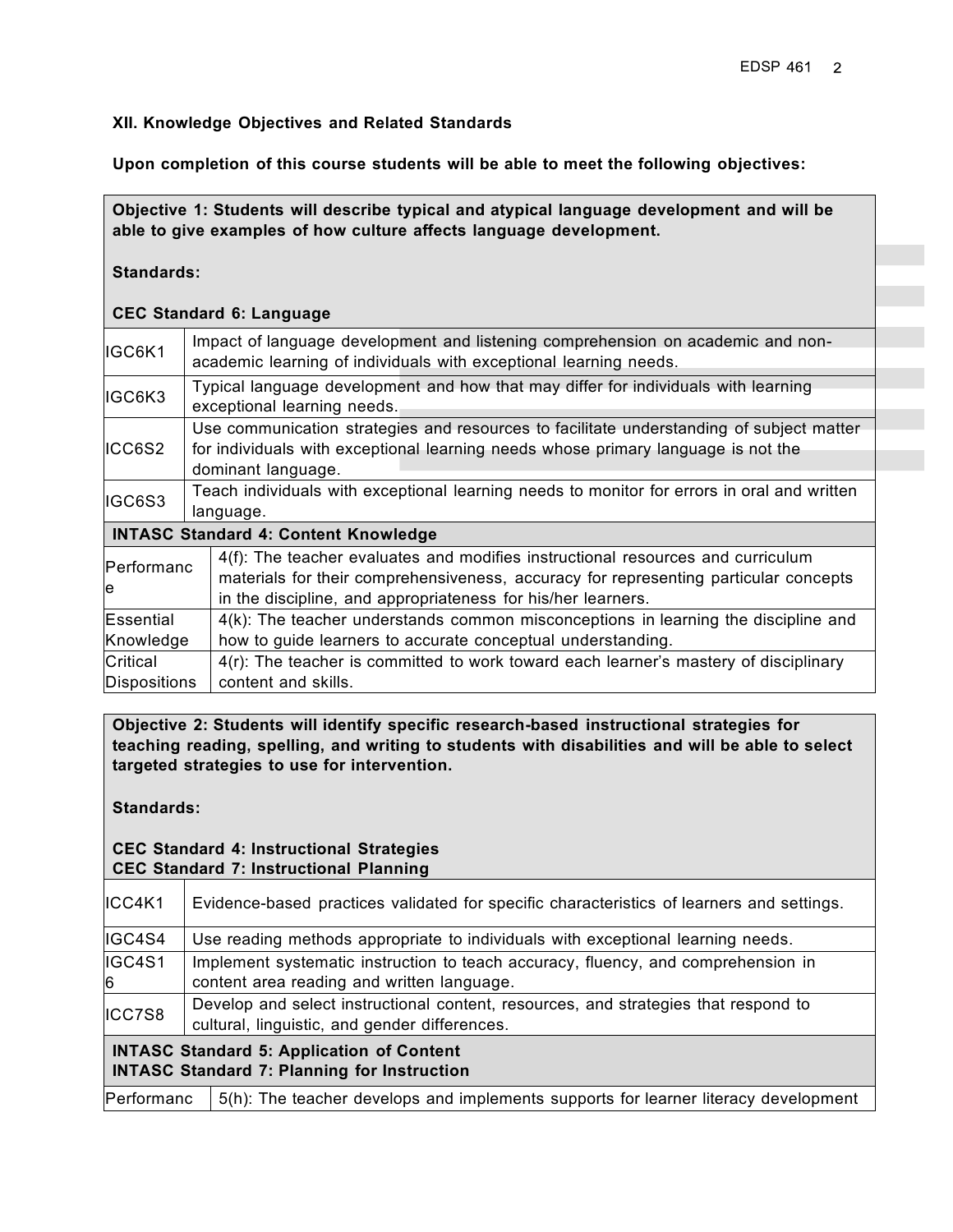| le                     | across content areas.                                                                                                                                                                                                         |
|------------------------|-------------------------------------------------------------------------------------------------------------------------------------------------------------------------------------------------------------------------------|
|                        | 7(b): The teacher plans how to achieve each student's learning goals, choosing<br>appropriate strategies and accommodations, resources, and materials to differentiate<br>instruction for individuals and groups of learners. |
| Essential<br>Knowledge | 5(m): The teacher understands critical thinking processes and knows how to help<br>learners develop high level questioning skills to promote their independent learning.                                                      |
|                        | $7(i)$ : The teacher understands the strengths and needs of individual learners and how<br>to plan instruction that is responsive to these strengths and needs.                                                               |
| Critical               | 5(s): The teacher values flexible learning environments that encourage learner<br>exploration, discovery, and expression across content areas.                                                                                |
| Dispositions           | $7(n)$ : The teacher respects learners' diverse strengths and needs and is committed to<br>using this information to plan effective instruction.                                                                              |

**Objective 3: Students will be able to describe the components of direct instruction reading instruction and will be able to write scripts for phonemic awareness, decoding, fluency, vocabulary, and comprehension using the direct instruction format.**

**Standards:**

#### **CEC Standard 4: Instructional Strategies CEC Standard 7: Instructional Planning**

| IGC4K1                                             | Sources of specialized materials, curricula, and resources for individuals with exceptional<br>learning needs.                                                                                              |  |  |
|----------------------------------------------------|-------------------------------------------------------------------------------------------------------------------------------------------------------------------------------------------------------------|--|--|
| IGC4S1                                             | Use research-supported methods for academic and nonacademic instruction of<br>individuals with exceptional learning needs.                                                                                  |  |  |
| ICC7K1                                             | Theories and research that form the basis of curriculum development and instructional<br>practice.                                                                                                          |  |  |
| ICC7S10                                            | Prepare lesson plans.                                                                                                                                                                                       |  |  |
| <b>INTASC Standard 7: Planning for Instruction</b> |                                                                                                                                                                                                             |  |  |
| Performanc<br>e                                    | $7(c)$ : The teacher develops appropriate sequencing of learning experiences and<br>provides multiple ways to demonstrate knowledge and skill.                                                              |  |  |
| Essential<br>Knowledge                             | 7(k): The teacher knows a range of evidence-based instructional strategies,<br>resources, and technological tools and how to use them effectively to plan instruction<br>that meets diverse learning needs. |  |  |
| Critical                                           | $7(p)$ : The teacher takes professional responsibility to use short- and long-term                                                                                                                          |  |  |
| Dispositions                                       | planning as a means of assuring student learning.                                                                                                                                                           |  |  |

**Objective 4: Students will name a variety of assessments for language, reading, writing, and spelling and apply progress-monitoring procedures for the purpose of tracking educational improvement and making instructional decisions.**

**Standards:**

**CEC Standard 8: Assessment**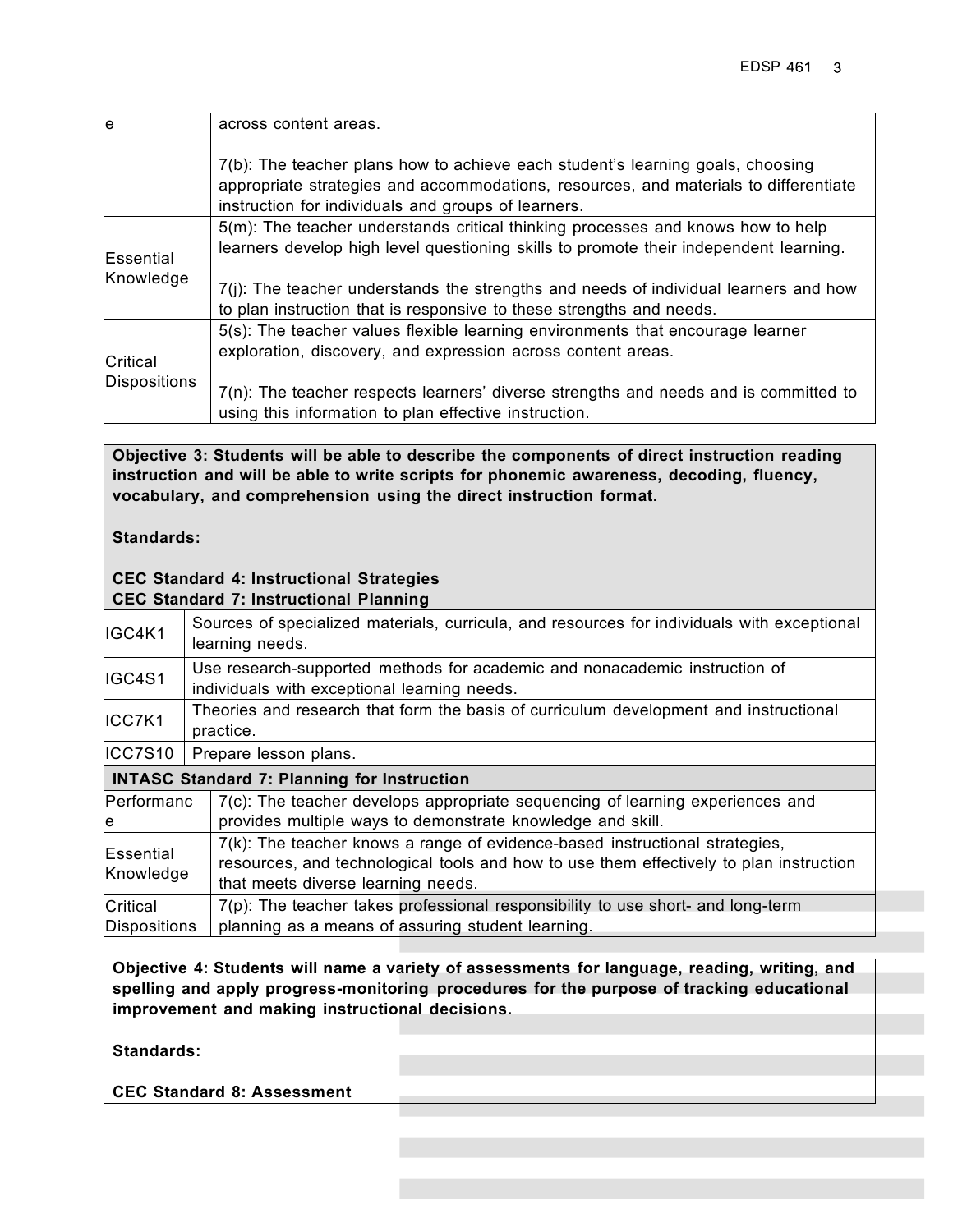| ICC8K1                               | Basic terminology used in assessment.                                                                                                                                                                                                                     |  |  |  |
|--------------------------------------|-----------------------------------------------------------------------------------------------------------------------------------------------------------------------------------------------------------------------------------------------------------|--|--|--|
| ICC8K3                               | Screening, prereferral, referral, and classification procedures.                                                                                                                                                                                          |  |  |  |
| ICC8K4                               | Use and limitations of assessment instruments.                                                                                                                                                                                                            |  |  |  |
| <b>INTASC Standard 6: Assessment</b> |                                                                                                                                                                                                                                                           |  |  |  |
| Performanc<br>le                     | 6(b): The teacher designs assessments that match learning objectives with<br>assessment methods and minimizes sources of bias that can distort assessment<br>results.                                                                                     |  |  |  |
| Essential<br>Knowledge               | $6(k)$ : The teacher understands the range of types and multiple purposes of<br>assessment and how to design, adapt, or select appropriate assessments to address<br>specific learning goals and individual differences, and to minimize sources of bias. |  |  |  |
| Critical<br>Dispositions             | 6(r): The teacher takes responsibility for aligning instruction and assessment with<br>learning goals.                                                                                                                                                    |  |  |  |

**Objective 5: Students will administer and interpret assessments for the purpose of identifying prevention and intervention strategies and will develop an intervention report that reflects on assessment data and the use of research-based practices.**

**Standards:**

#### **CEC Standard 8: Assessment CEC Standard 9: Professional and Ethical Practice**

|        | Y YANIIWAI W YI I IVIVYYIVIIMI MIIM MAIIIVMI I IMVAIVY                                  |  |  |
|--------|-----------------------------------------------------------------------------------------|--|--|
| ICC8S2 | Administer nonbiased formal and informal assessments.                                   |  |  |
| ICC8S5 | Interpret information from formal and informal assessments.                             |  |  |
| ICC8S7 | Report assessment results to all stakeholders using effective communication skills.     |  |  |
|        | ICC9S11 Reflect on one's practice to improve instruction and guide professional growth. |  |  |

# **INTASC Standard 6: Assessment**

# **INTASC Standard 9: Professional Learning and Ethical Practice**

|              | $6(c)$ : The teacher works independently and collaboratively to examine test and other                                                                                                                                                                        |
|--------------|---------------------------------------------------------------------------------------------------------------------------------------------------------------------------------------------------------------------------------------------------------------|
| Performanc   | performance data to understand each learner's progress and to guide planning.                                                                                                                                                                                 |
| le           | 9(c): Independently and in collaboration with colleagues, the teacher uses a variety of<br>data (e.g., systematic observation, information about learners, research) to evaluate<br>the outcomes of teaching and learning and to adapt planning and practice. |
| Essential    | 6(I): The teacher knows how to analyze assessment data to understand patterns and<br>gaps in learning, to guide planning and instruction, and to provide meaningful<br>feedback to all learners.                                                              |
| Knowledge    | 9(h): The teacher knows how to use learner data to analyze practice and differentiate<br>instruction accordingly.                                                                                                                                             |
| Critical     | $6(v)$ : The teacher is committed to the ethical use of various assessments and<br>assessment data to identify learner strengths and needs to promote learner growth.                                                                                         |
| Dispositions | 9(I): The teacher takes responsibility for student learning and uses ongoing analysis                                                                                                                                                                         |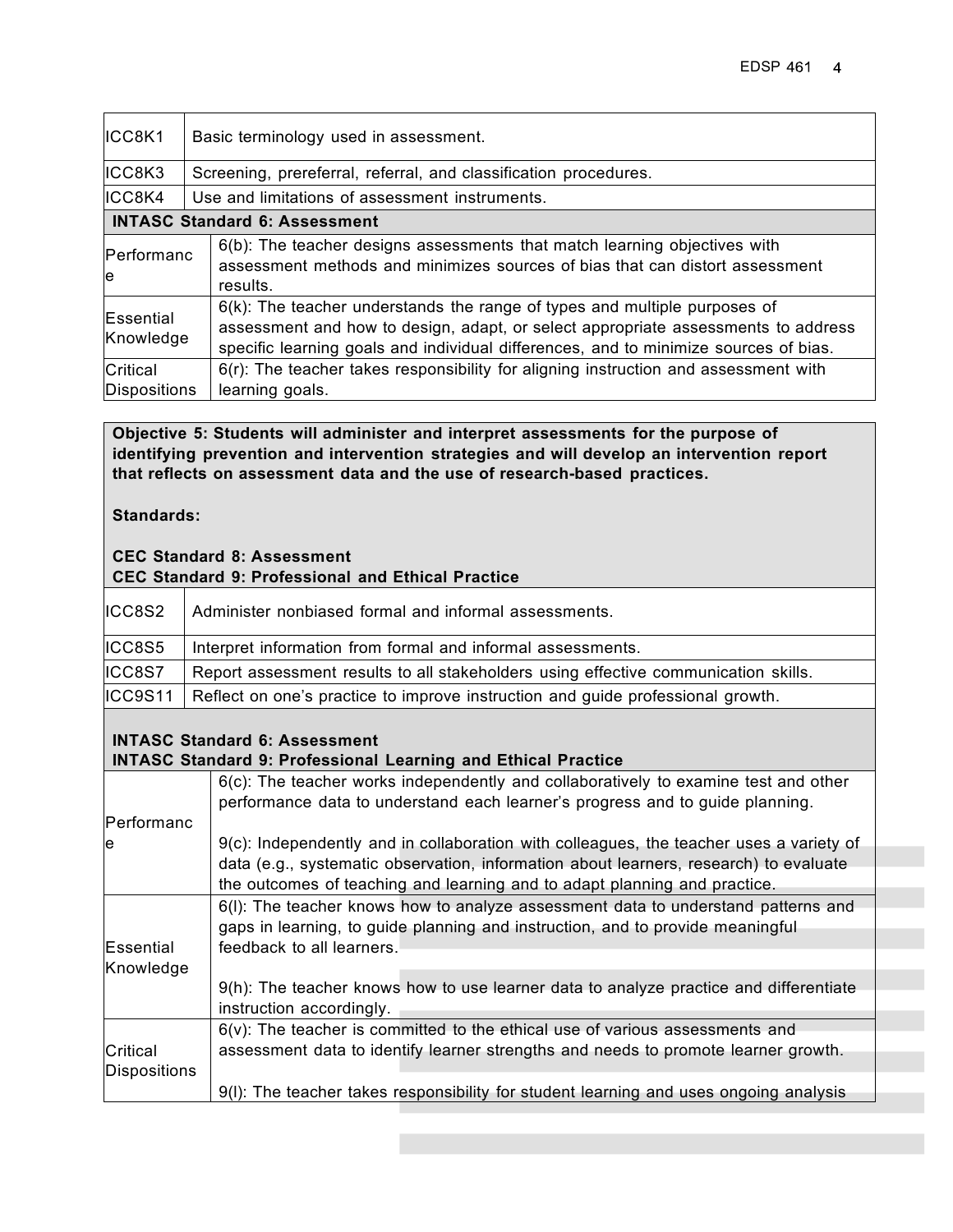and reflection to improve planning and practice.

# **XIII. RESULTS**

| <b>Course Objectives</b>                                                                                                                                                                                                                                              | <b>Related CEC</b><br>Standards              | <b>INTASC</b><br><b>Standards</b><br>Addressed                                                              | Measurement/Evaluation                                                 |
|-----------------------------------------------------------------------------------------------------------------------------------------------------------------------------------------------------------------------------------------------------------------------|----------------------------------------------|-------------------------------------------------------------------------------------------------------------|------------------------------------------------------------------------|
| Students will describe<br>typical and atypical<br>language development<br>and will be able to give<br>examples of how culture<br>affects language<br>development.                                                                                                     | IGC6K1,<br>IGC6K3, ICC6S2,<br>IGC6S3         | Performance: 4(f)<br><b>Essential</b><br>Knowledge: 4(k)<br>Critical<br>Dispositions: 4(r)                  | <b>SAFMEDS</b><br><b>Final Exam</b>                                    |
| Students will identify<br>specific research-based<br>instructional strategies for<br>teaching reading,<br>spelling, and writing to<br>students with disabilities<br>and will be able to select<br>targeted strategies to use<br>for intervention.                     | ICC4K1, IGC4S4,<br>IGC4S16,<br>ICC7S8        | Performance:<br>5(h), 7(b)<br>Essential<br>Knowledge: 5(m),<br>7(j) Critical<br>Dispositions: 5(s),<br>7(n) | <b>SAFMEDS</b><br>Tier 3 Instructional<br>Formats<br><b>Final Exam</b> |
| Students will be able to<br>describe the components<br>of direct instruction<br>reading instruction and<br>will be able to write<br>scripts for phonemic<br>awareness, decoding,<br>fluency, vocabulary, and<br>comprehension using the<br>direct instruction format. | IGC4K1,<br>IGC4S1, ICC7K1,<br><b>ICC7S10</b> | Performance: 7(c)<br><b>Essential</b><br>Knowledge: 7(k)<br>Critical<br>Dispositions: 7(p)                  | <b>SAFMEDS</b><br>Tier 3 Instructional<br><b>Formats</b>               |
| Students will name a<br>variety of assessments<br>for language, reading,<br>writing, and spelling and<br>apply progress monitoring<br>procedures for the<br>purpose of tracking<br>educational improvement<br>and making instructional<br>decisions.                  | ICC8K1, ICC8K3,<br>ICC8K4                    | Performance:<br>6(b) Essential<br>Knowledge: 6(k)<br>Critical<br>Dispositions: 6(r)                         | <b>SAFMEDS</b><br>Tier 2 Assessment Project<br><b>Final Exam</b>       |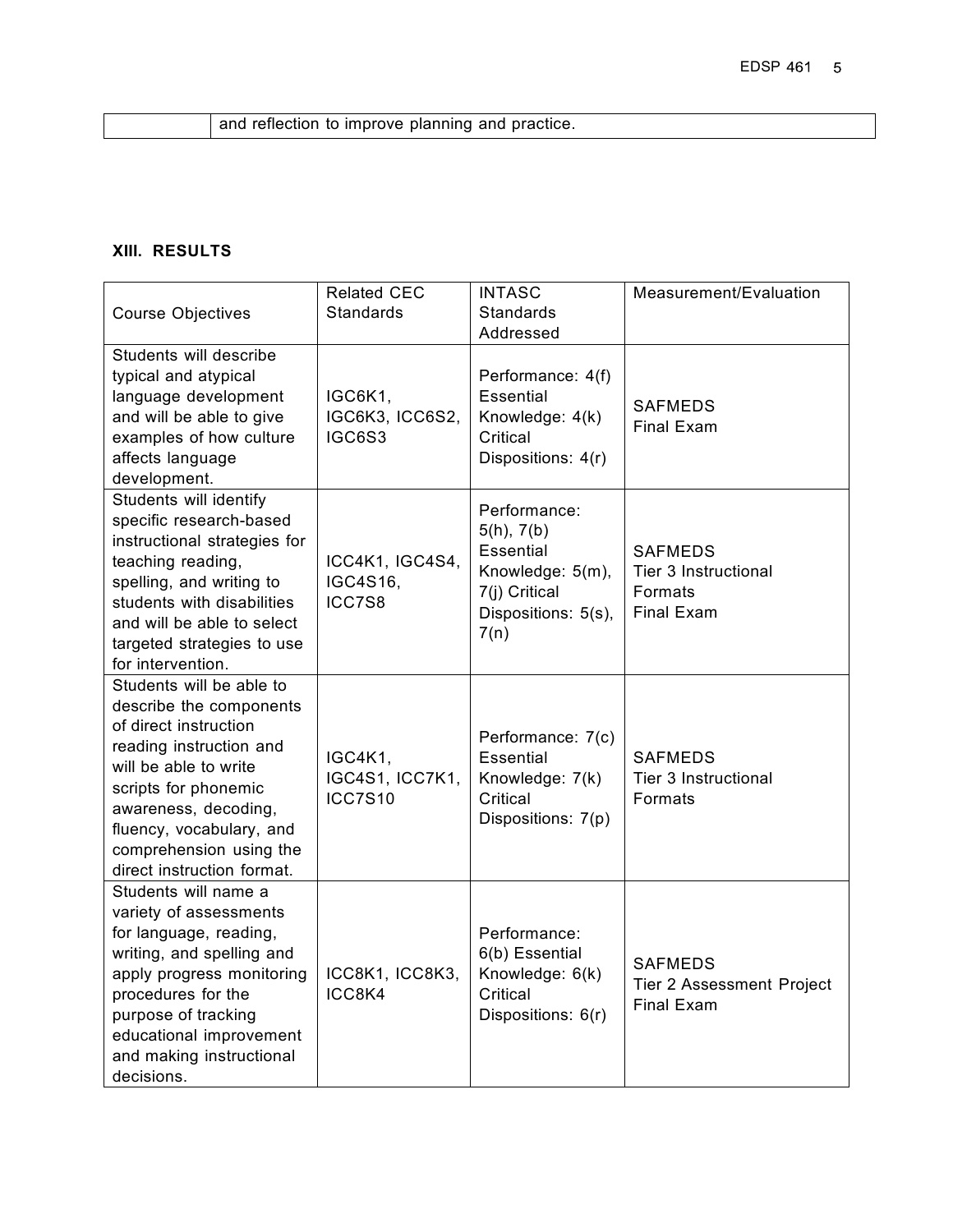| Students will administer<br>and interpret<br>assessments for the<br>purpose of identifying<br>prevention and<br>intervention strategies<br>and will develop an<br>intervention report that<br>reflects on assessment<br>data and the use of<br>research-based practices. | ICC8S2, ICC8S5,<br>ICC8S7,<br><b>ICC9S11</b> | Performance:<br>$6(c)$ , $9(c)$<br>Essential<br>Knowledge: 6(I),<br>9(h) Critical<br>Dispositions: 6(v),<br>9(1) | <b>Tier 2 Assessment Project</b> |
|--------------------------------------------------------------------------------------------------------------------------------------------------------------------------------------------------------------------------------------------------------------------------|----------------------------------------------|------------------------------------------------------------------------------------------------------------------|----------------------------------|
|--------------------------------------------------------------------------------------------------------------------------------------------------------------------------------------------------------------------------------------------------------------------------|----------------------------------------------|------------------------------------------------------------------------------------------------------------------|----------------------------------|

#### **XIV. COURSE RESOURCES**

#### **Required Textbook and materials**

- Bursuck, W. D., & Damer, M. (2011). Reading instruction for student who are at risk or have reading disabilities. Boston, MA: Pearson/Allyn & Bacon.
- Leslie, L., & Caldwell, J. (2010). *Qualitative Reading Inventory—5 (5th ed.).* Columbus, OH: Allyn & Bacon.

#### **Required Readings (Articles available on Web Campus)**

- Cook, B.G., Tankersley, M., & Landrum, T.J. (2009). Determining evidence-based practices in special education. Exceptional Children, 75(3), 365-383.
- Gersten, R., Fuchs, L.S., Compton, D., Coyne, M., Greenwood, C., & Innocenti, M.S. (2005). Quality indicators for group experimental and quasi-experimental research in special education. Exceptional Children, 71(2), 149-164.
- Haager, D. & Vaughn, S. (2013). Common core state standards and students with learning disabilities: Introduction to the special issue. Learning Disabilities Research & Practice, 28(1), 1-4.
- Kim, W., Linan-Thompson, S., & Misquitta, R. (2013). Critical factors in reading comprehension instruction for students with learning disabilities: A research synthesis. Learning Disabilities Research & Practice, 27(2), 66-78.
- Simmons, J. (2009). Writing instruction in the secondary classroom: Surviving school reform. In S.R. Parris, D. Fisher, & K. Headley (Eds.), *Adolescent literacy, field tested: Effective solutions for every classroom* (21-33). Newark, DE: International Reading Association.
- Sipe, R. (2008). Teaching challenged spellers in high school English classrooms. *English Journal, 97*(4), 38-44.
- Williamson, G.L., Fitzgerald, J., & Stenner, A.J. (2013). The common core state standards' qualitative text complexity trajectory: Figuring out how much complexity is enough. Educational Researcher, 42(2), 59-69.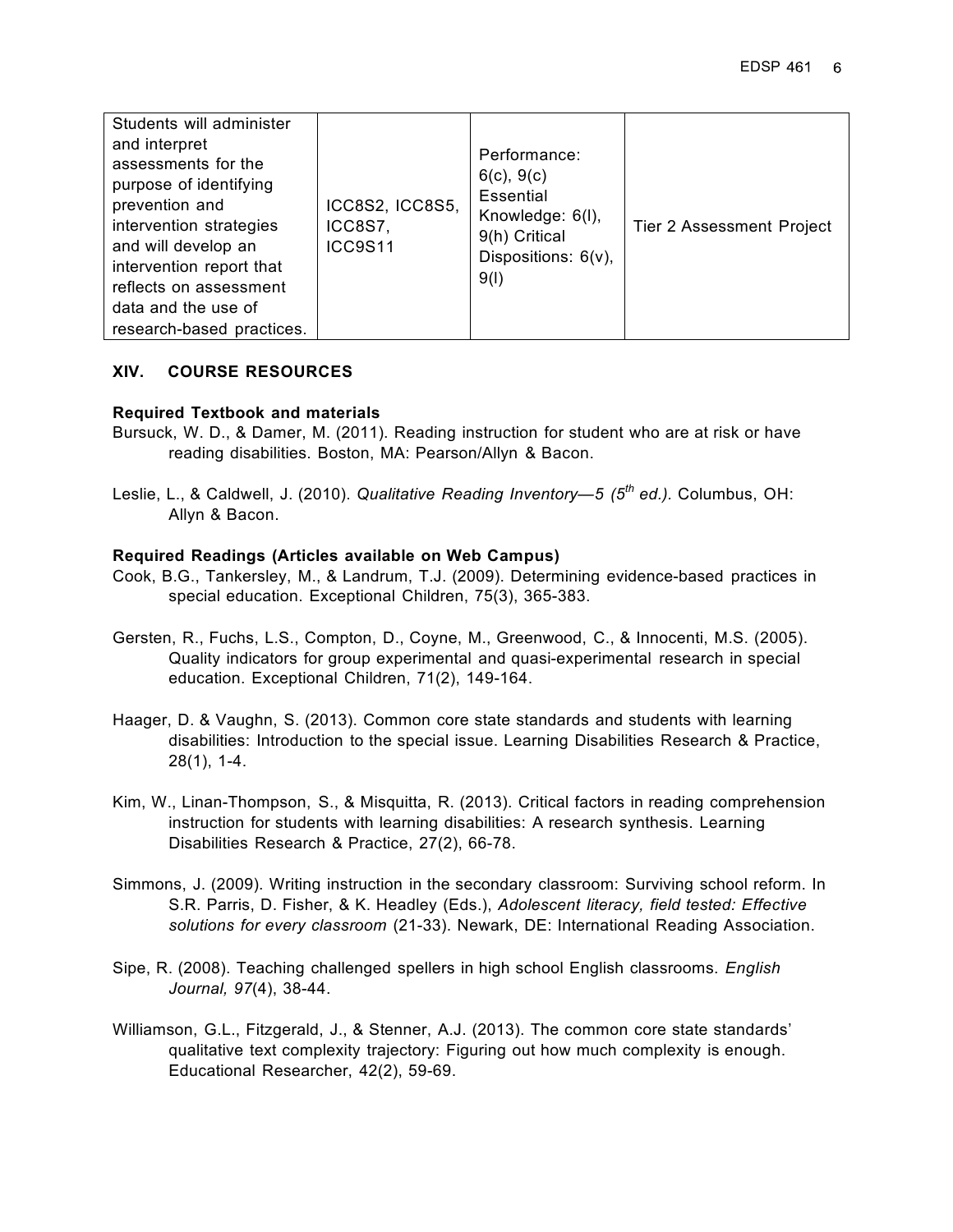#### **XV. SUPPLEMENTAL TEXTS AND/OR MATERIALS**

#### **Current and Classical References**

- Adams, M. J., Foorman, B. R., Lundberg, I., & Beeler, T. (1998). The elusive phoneme: Why phonemic awareness is so important and how to help children develop it. *American Educator, 22*(1-2), 18-29.
- Badian, N. A. (1999). Reading disability defined as a discrepancy between listening and reading comprehension: A longitudinal study of stability, gender differences, and prevalence. *Journal of Learning Disabilities, 32*(2), 138-148.
- Baker, Simmons, & Kame'enui. (1997). Vocabulary acquisition: Research bases. In Simmons, D. C. & Kame'enui, E. J. (Eds.), *What reading research tells us about children with diverse learning needs: Bases and basics.* Mahwah, NJ: Erlbaum.
- Blachman, B. A., Ball, E. W., Black, R. & Tangel, D. M. (2000). *Road to the code.* Baltimore, MD: Paul H. Brookes Publishing Co.
- Durkin, D. (1978-79). What classroom observations reveal about reading comprehension instruction. *Reading Research Quarterly, 14*, 481-533.
- Espin, C., Johgho S., Deno, S. L., Skare, S., Robinson, S., & Benner, B. (2000). Identifying indicators of written expression proficiency for middle school students. *The Journal of Special Education, 34*(3), 140-153.
- Fisher, D., Fox, D., & Wood, K. (1999). The identification of specific reading difficulties through assessment of listening comprehension skills. *Educational and Child Psychology, 16*(1), 54-59.
- Foorman, B. R., Francis, D. J., Shaywitz, S. E., Shaywitz, B. A., & Fletcher, J. M. (1997). *The case for early reading intervention.* Hillsdale, NJ: Erlbaum.
- Fuchs D., Fuchs, L. S., Mathes, P. G., & Simmons, D. C. (1997). Peer-assisted learning strategies: Making classrooms more responsive to diversity. *American Educational Research Journal, 34*(1), 174-206.
- Hart, B., & Risley, R. T. (1995). *Meaningful differences in the everyday experience of young American children.* Baltimore: Paul H. Brookes.
- International Reading Association (2002). *Evidence-based reading instruction: Putting the National Reading Panel Report into Practice*. Newark, DE: Author.
- Juel, C. (1988). Learning to read and write: A longitudinal study of 54 children from first through fourth grades. *Journal of Educational Psychology, 80,* 437-447.
- Kaminski, R. A., & Good, R. H., III (1998). Assessing early literacy skills in a problem-solving model: Dynamic indicators of basic early literacy skills. In M. R. Shinn (Eds.), *Advanced*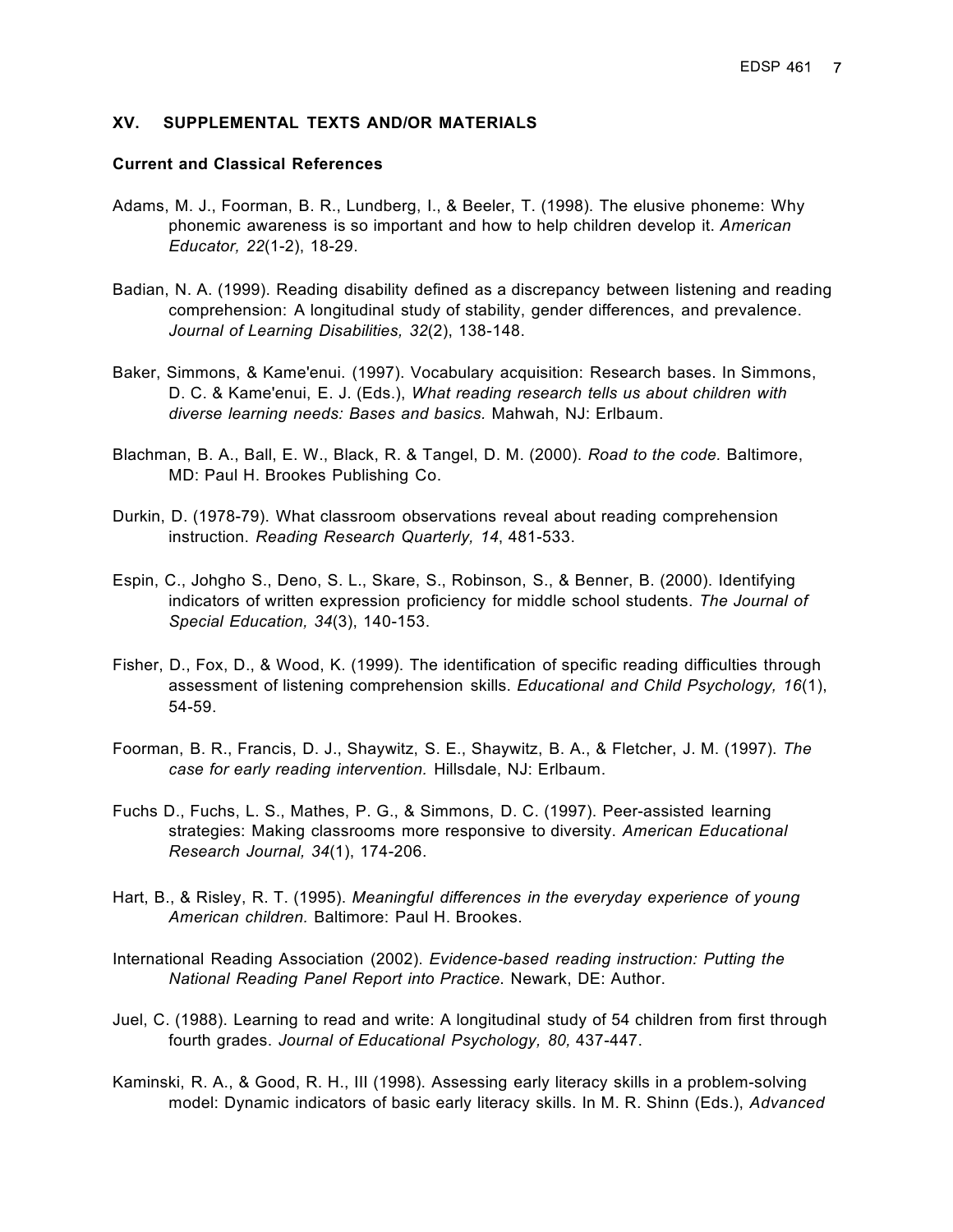*applications of curriculum-based measurement.* New York: Guildford.

- Moats, L. C. (1999). *Teaching reading is rocket science: What expert teachers of reading should know and be able to do.* Washington, D. C.: American Federation of Teachers.
- National Reading Panel (2000). *Teaching children to read: An evidence-based assessment of the scientific research literature on reading and its implications for reading instruction* [on-line]. Available: http://www.nichd.nih.gov/publications/nrp/smallbook.htm.
- Stanovich, K. E. (1986). Matthew effects in reading: Some consequences of individual differences in the acquisition of literacy. *Reading Research Quarterly, 21,* 360-406.

Torgesen, J. K., & Bryant, B. T. (1994). *Phonological awareness training for reading*. Austin, TX: Pro-ed.

#### **XVI. ASSIGNMENTS**

- **1. Evidence-Based Practices in Oral and Written Language (10% of total grade).** Students will read the articles about the identification of evidence-based practices indicated in the syllabus. Students will then find a research study on an intervention or instructional technique for one of the five big ideas in reading (phonemic awareness, decoding, fluency, vocabulary, comprehension), written expression, or spelling (suggestions can be found in the Bursuck & Damer text). Students will complete the quality indicators checklist (found on Blackboard) for the research study, and will determine whether or not they think the intervention or instructional strategy is a/an:
	- a. Evidence-based practice,
	- b. Potentially an evidence-based practice,
	- c. Mixed effect or neutral practice,
	- d. Insufficient based on the study, or
	- e. Negative practice.

Students will write a short summary of the study, the quality indicator checklist, and how they think this intervention or instructional strategy could be implemented in the classroom environment (2-3 pages, double-spaced).

- **2. Tier 2 Assessment (QRI) Project (20% of total grade).** Students will be responsible for administering the QRI-5 to a K-12 pupil. The pupil does not need to be a struggling reader. Upon completion of the assessment, students will analyze the results and develop the following IEP components:
	- a. **Description of the Student.** Identify age, grade level, and general aptitude toward reading based upon teacher, parental, or other information provided to you.
	- b. **Present Level of Performances (PLOPs).** The present levels must be based upon the QRI-5 and should be written in measurable terms. A minimum of 3 PLOPs should be identified. Include data from the QRI and include a description of student strengths and needs.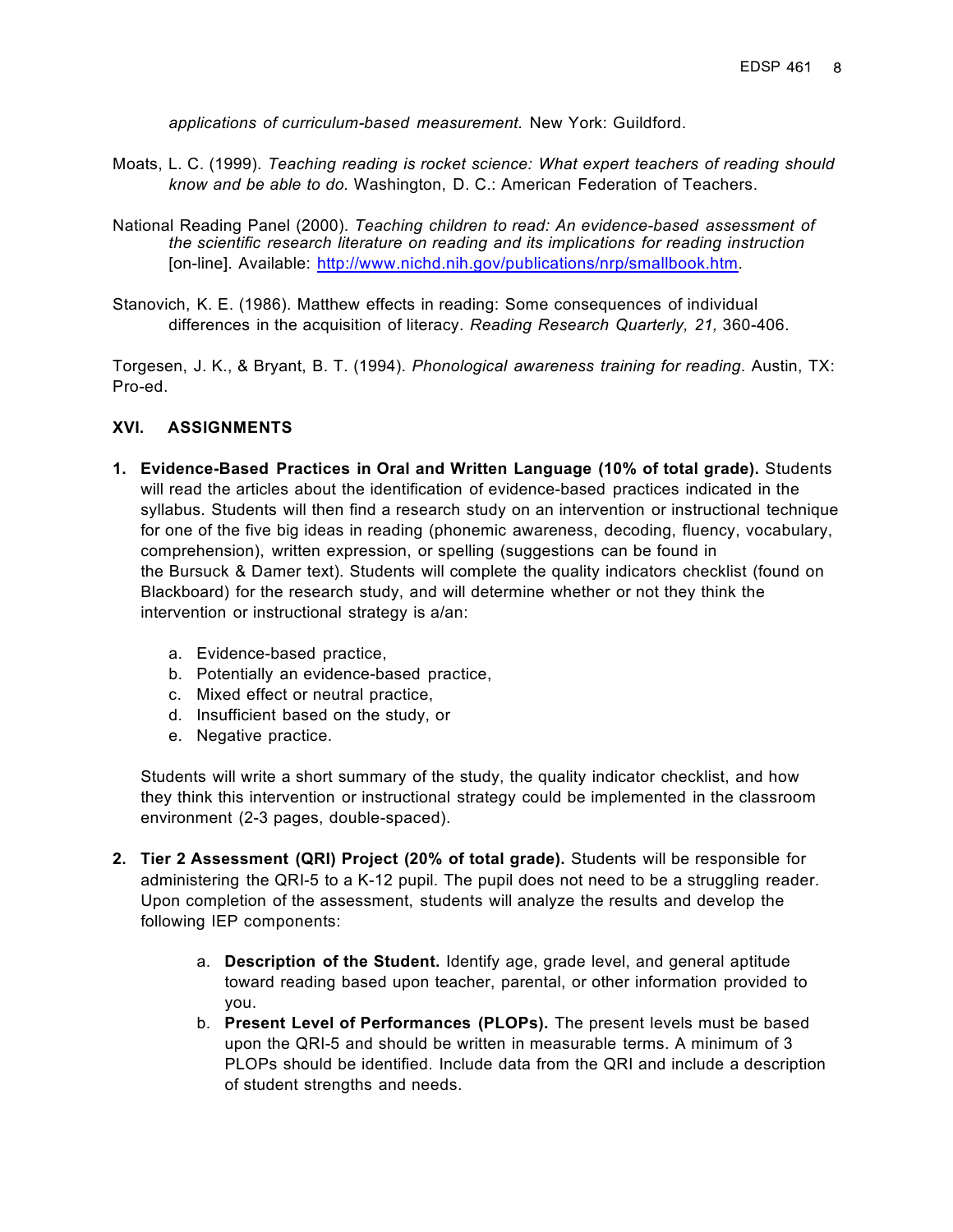c. **Behavioral Objectives/Reading Goals.** The behavioral objectives should include the conditions, behavior, and criterion. These objectives are the annual, reading goals that would appear on an IEP. Objectives should align with the identified PLOPs.

Students will then develop a Tier 2 Intervention Plan for the pupil.

- d. **Intervention Plan**. Provide a detailed overview of the specific interventions, strategies or supports needed in order for the pupil to make progress towards the identified goals. Plan should include examples of the intervention materials and/or strategies.
- **3. Tier III Intervention Plan (30% of total grade).** Students will design a Tier III, individualized intervention for a student in reading. The tier III plan can be developed for the K-12 student assessed in the tier II assessment project or can be a different student entirely. Provide the scoring rubric with the final assignment. The intervention plan must include:
	- a. **Pretest.** Students will provide pretest data regarding their identified K-12 student using targeted CBM(s) selected for their project. Pretest data should be used to set intervention goals that will serve as the aim line for their project.
	- b. **Intervention Goal(s).** The intervention goal(s) should be written as a three part behavioral objective (conditions, behavior, & criterion). The project may address more than one area and therefore have more than one goal (e.g., a fluency goal of WRC/M, a comprehension goal, a letter sounds goal, a writing goal). One goal should be written for each CBM that will be used in the project.
	- c. **Intervention/Tutoring Materials.** Detailed description of tutoring/intervention plan. Description should include (a) the target skill or skills addressed in each session or over the course of the intervention, (b) how the intervention reflects evidenced-based instruction (e.g., which specific components map to what we know about effective instruction), (c) how long each session will last, and (d) scope and sequence for the intervention project.
	- d. **Intervention Plan**. Students should provide a detailed, 20-day intervention plan to support the identified K-12 student and meet the goals of the intervention. Each day's plan should include an objective, the specific activities that will occur that day, and the method of assessment/tracking of data. There should be at least four (4) CBM assessment points included in the intervention plan.
	- e. **Sample Curriculum Based Measurement.** Students will describe, and include a sample of, a CBM that could be used to track student progress in this intervention. For example, writing intervention = a writing CBM. A fluency CBM would be used for a project that specifically addressing fluency.
	- f. **Analysis of Intervention Effectiveness**. Students will describe how they will analyze data at the conclusion of the intervention and how they will determine whether or not the intervention was effective. Students will describe the instructional decisions they will make following the intervention to support the student's development in reading.

**NOTE**: Students must submit a proposal for their intervention by 10/24. This proposal will be worth 5% of the final grade and will be discussed further during class.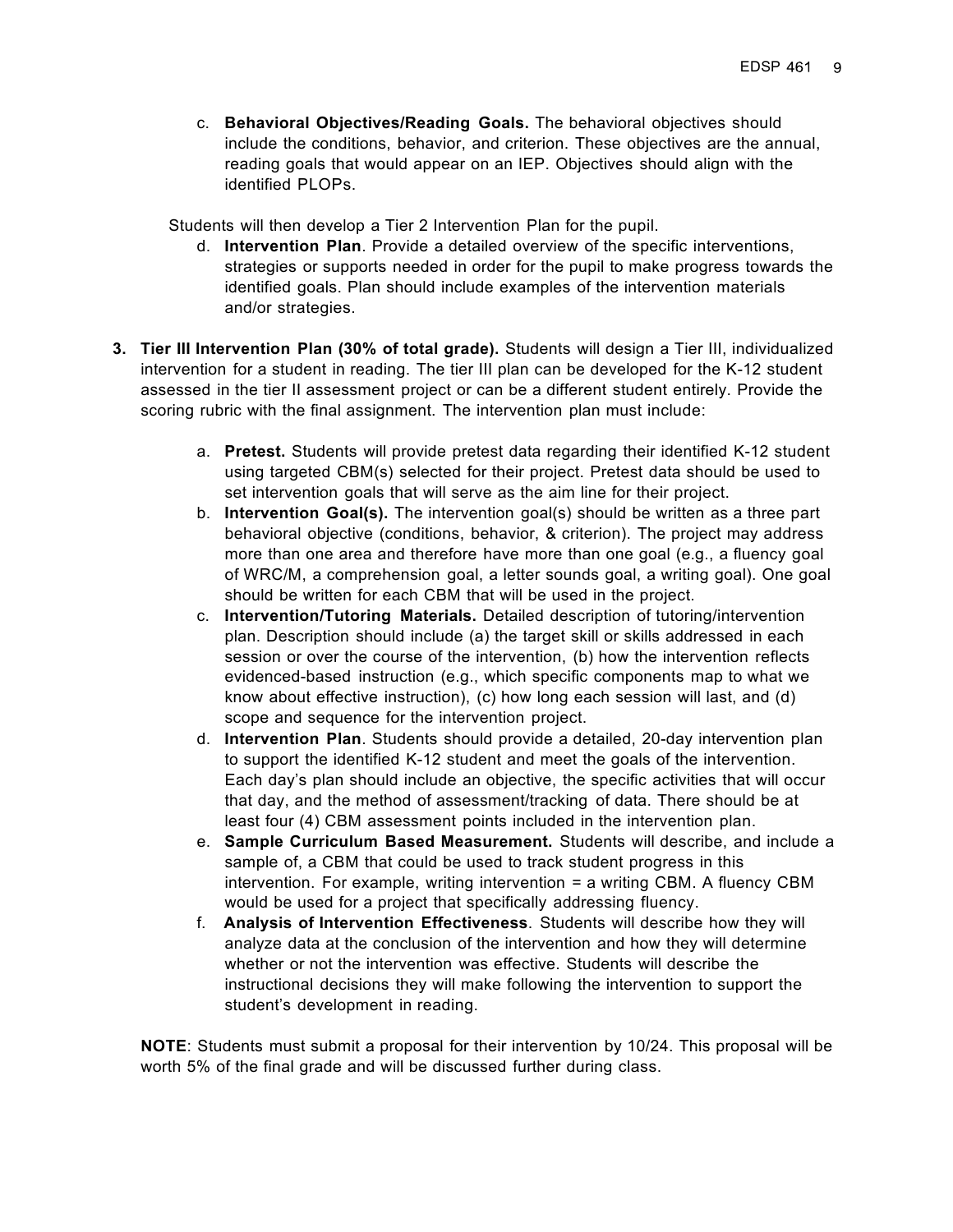**4. SAFMEDS: Say All Facts. Minute Each Day. Shuffle. (15% of total grade).** Students will make a set of flash cards for each of the key terms or course concepts. Flash cards should have the term on one side and the definition (only) on the other side. To study, students read the definition and then state the term or concept. Students should time their sessions and be able to correctly identify a specified number of terms within 4 minutes. Upon completion of the deck, the cards should be shuffled to avoid serial learning. Students will develop a complete set of cards by the completion of the course and be graded on a final performance.

| <b>Number of Terms</b><br>Correctly Identified | Grade |
|------------------------------------------------|-------|
| $50+$                                          |       |
| 45-49                                          |       |
| 40-44                                          |       |
| 31-39                                          |       |
| < 30                                           |       |

**5. Final Exam (25% of total grade).** The final exam will cover all content from the course including in-class discussions, course texts, assignments, and materials provided through WebCampus

#### NOTES:

 All assignments are due by the date indicated in the syllabus. NO LATE ASSIGNMENTS WILL BE ACCEPTED.

 All assignments should be turned in as a hard copy at the beginning of class on the date indicated, unless otherwise noted. Assignments turned in using any other fashion will not be accepted.

 Attendance and participation is required to ensure mastery of the course materials. Students will be responsible for signing in for each class session and is responsible for coming to class on time and prepared (e.g., has materials printed, read course materials). Failure to attend more than 75% of the class sessions will result in the student losing 10% of the class points. Attendance percentages will be calculated by student sign-in; failure to sign-in will count as an absence.

 Incompletes will be granted IF a student has: (a) completed 75% of course assignments and (b) a legitimate reason for not being able to complete the course during the semester (as determined by the instructor). Students requesting an incomplete should schedule an appointment with the course instructor to discuss the situation. If an incomplete is granted, students will have on academic year to complete the remaining assignments to have the incomplete removed from their record. Failure to complete assignments will result in the incomplete being converted to an "F" in the class.

### **XVII. PERFORMANCE ASSESSMENTS**

One of the assignments in this class, the Tier 2 Assessment (QRI) Project, is a performance assessment. For this project, students will work directly with pupils to apply knowledge and skills covered in the course.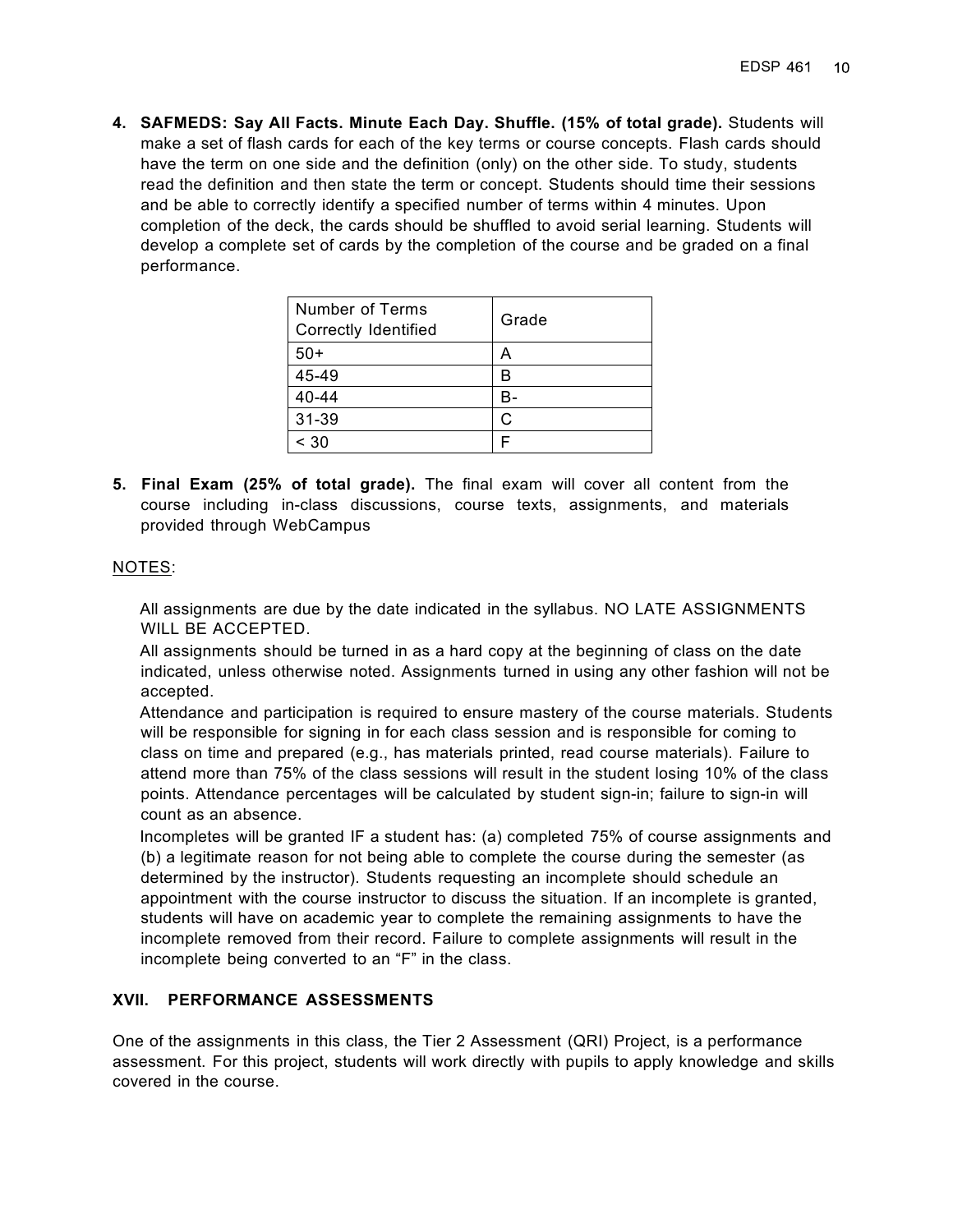#### **XVIII. SPECIAL NOTES**

**Academic Misconduct**—Academic integrity is a legitimate concern for every member of the campus community; all share in upholding the fundamental values of honesty, trust, respect, fairness, responsibility and professionalism. By choosing to join the UNLV community, students accept the expectations of the Student Academic Misconduct Policy and are encouraged when faced with choices to always take the ethical path. Students enrolling in UNLV assume the obligation to conduct themselves in a manner compatible with UNLV's function as an educational institution. An example of academic misconduct is plagiarism. Plagiarism is using the words or ideas of another, from the Internet or any source, without proper citation of the sources. See the *Student Academic Misconduct Policy* (approved December 9, 2005) located at: https://www.unlv.edu/studentconduct/student-conduct.

**Copyright**—The University requires all members of the University Community to familiarize themselves **with** and to follow copyright and fair use requirements. **You are individually and solely responsible for violations of copyright and fair use laws. The university will neither protect nor defend you nor assume any responsibility for employee or student violations of fair use laws.** Violations of copyright laws could subject you to federal and state civil penalties and criminal liability, as well as disciplinary action under University policies. Additional information can be found at: http://www.unlv.edu/provost/copyright.

**Disability Resource Center (DRC)**—The UNLV Disability Resource Center (SSC-A 143, http://drc.unlv.edu/, 702-895-0866) provides resources for students with disabilities. If you feel that you have a disability, please make an appointment with a Disabilities Specialist at the DRC to discuss what options may be available to you. If you are registered with the UNLV Disability Resource Center, bring your Academic Accommodation Plan from the DRC to the instructor during office hours so that you may work together to develop strategies for implementing the accommodations to meet both your needs and the requirements of the course. Any information you provide is private and will be treated as such. To maintain the confidentiality of your request, please do not approach the instructor in front of others to discuss your accommodation needs.

**Religious Holidays Policy**—Any student missing class quizzes, examinations, or any other class or lab work because of observance of religious holidays shall be given an opportunity during that semester to make up missed work. The make-up will apply to the religious holiday absence only. It shall be the responsibility of the student to notify the instructor **within the first 14 calendar days of the course for fall and spring courses (excepting modular courses), or within the first 7 calendar days of the course for summer and modular courses,** of his or her intention to participate in religious holidays which do not fall on state holidays or periods of class recess. For additional information, please visit:

http://catalog.unlv.edu/content.php?catoid=6&navoid=531.

**Transparency in Learning and Teaching**—The University encourages application of the transparency method of constructing assignments for student success. Please see these two links for further information:

https://www.unlv.edu/provost/teachingandlearning

https://www.unlv.edu/provost/transparency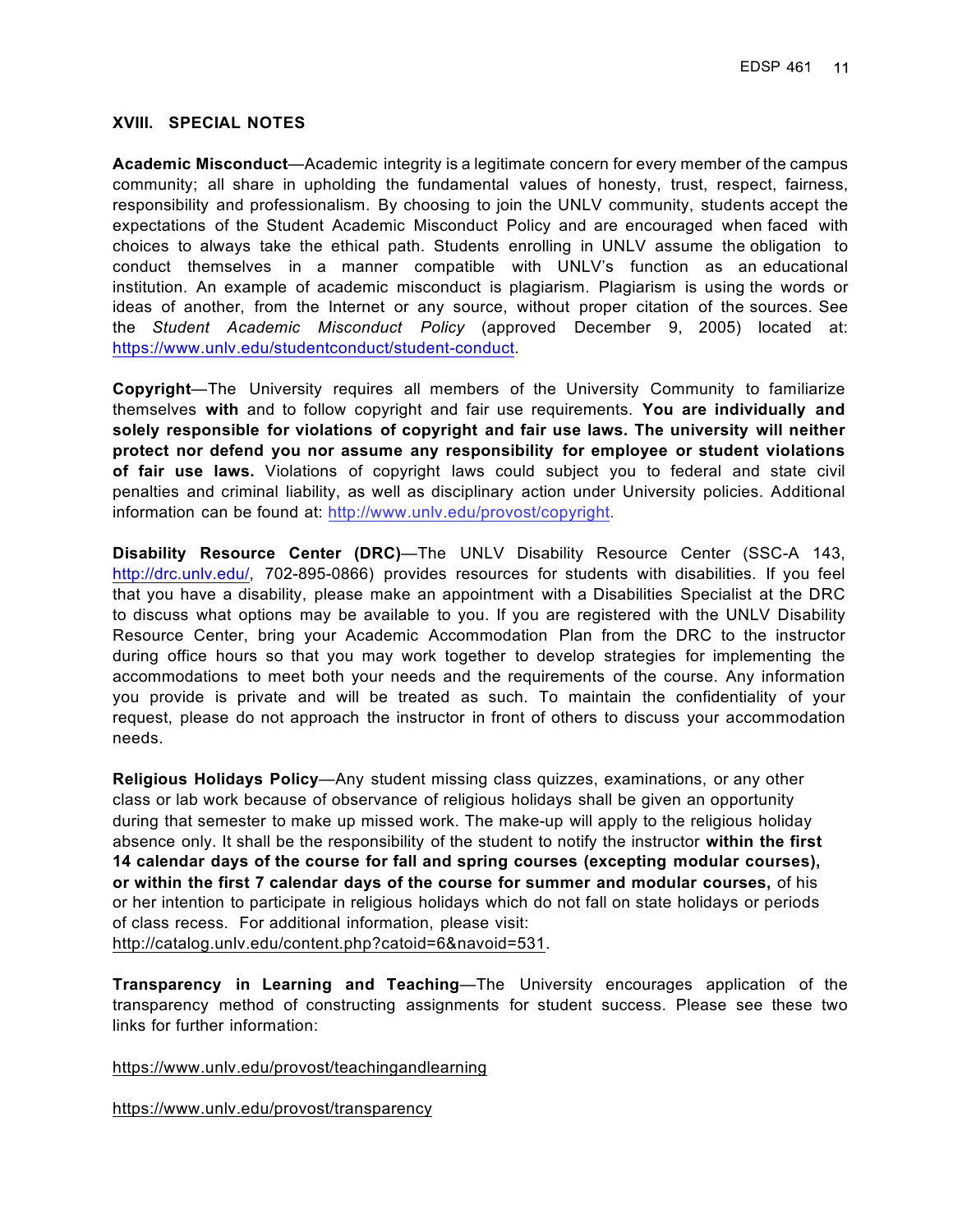**Incomplete Grades**—The grade of I—Incomplete—can be granted when a student has satisfactorily completed three-fourths of course work for that semester/session but for reason(s) beyond the student's control, and acceptable to the instructor, cannot complete the last part of the course, and the instructor believes that the student can finish the course without repeating it. The incomplete work must be made up before the end of the following regular semester for undergraduate courses. Graduate students receiving "I" grades in 500-, 600-, or 700-level courses have up to one calendar year to complete the work, at the discretion of the instructor. If course requirements are not completed within the time indicated, a grade of F will be recorded and the GPA will be adjusted accordingly. Students who are fulfilling an Incomplete do not register for the course but make individual arrangements with the instructor who assigned the I grade.

**Tutoring and Coaching**—The Academic Success Center (ASC) provides tutoring, academic success coaching and other academic assistance for all UNLV undergraduate students. For information regarding tutoring subjects, tutoring times, and other ASC programs and services, visit http://www.unlv.edu/asc or call 702-895-3177. The ASC building is located across from the Student Services Complex (SSC). Academic success coaching is located on the second floor of the SSC (ASC Coaching Spot). Drop-in tutoring is located on the second floor of the Lied Library and College of Engineering TEB second floor.

**UNLV Writing Center**—One-on-one or small group assistance with writing is available free of charge to UNLV students at the Writing Center, located in CDC-3-301. Although walk-in consultations are sometimes available, students with appointments will receive priority assistance. Appointments may be made in person or by calling 702-895-3908. The student's Rebel ID Card, a copy of the assignment (if possible), and two copies of any writing to be reviewed are requested for the consultation. More information can be found at: http://writingcenter.unlv.edu/.

**Rebelmail**—By policy, faculty and staff should e-mail students' Rebelmail accounts only. Rebelmail is UNLV's official e-mail system for students. It is one of the primary ways students receive official university communication such as information about deadlines, major campus events, and announcements. All UNLV students receive a Rebelmail account after they have been admitted to the university. Students' e-mail prefixes are listed on class rosters. The suffix is always @unlv.nevada.edu. **Emailing within WebCampus is acceptable.**

**Final Examinations**—The University requires that final exams given at the end of a course occur at the time and on the day specified in the final exam schedule. See the schedule at: http://www.unlv.edu/registrar/calendars.

**Library -** Students may consult with a librarian on research needs. For this class, the subject librarian is https://www.library.unlv.edu/contact/librarians by subject). UNLV Libraries provides resources to support students' access to information. Discovery, access, and use of information are vital skills for academic work and for successful postcollege life. Access library resources and ask questions at https://www.library.unlv.edu/.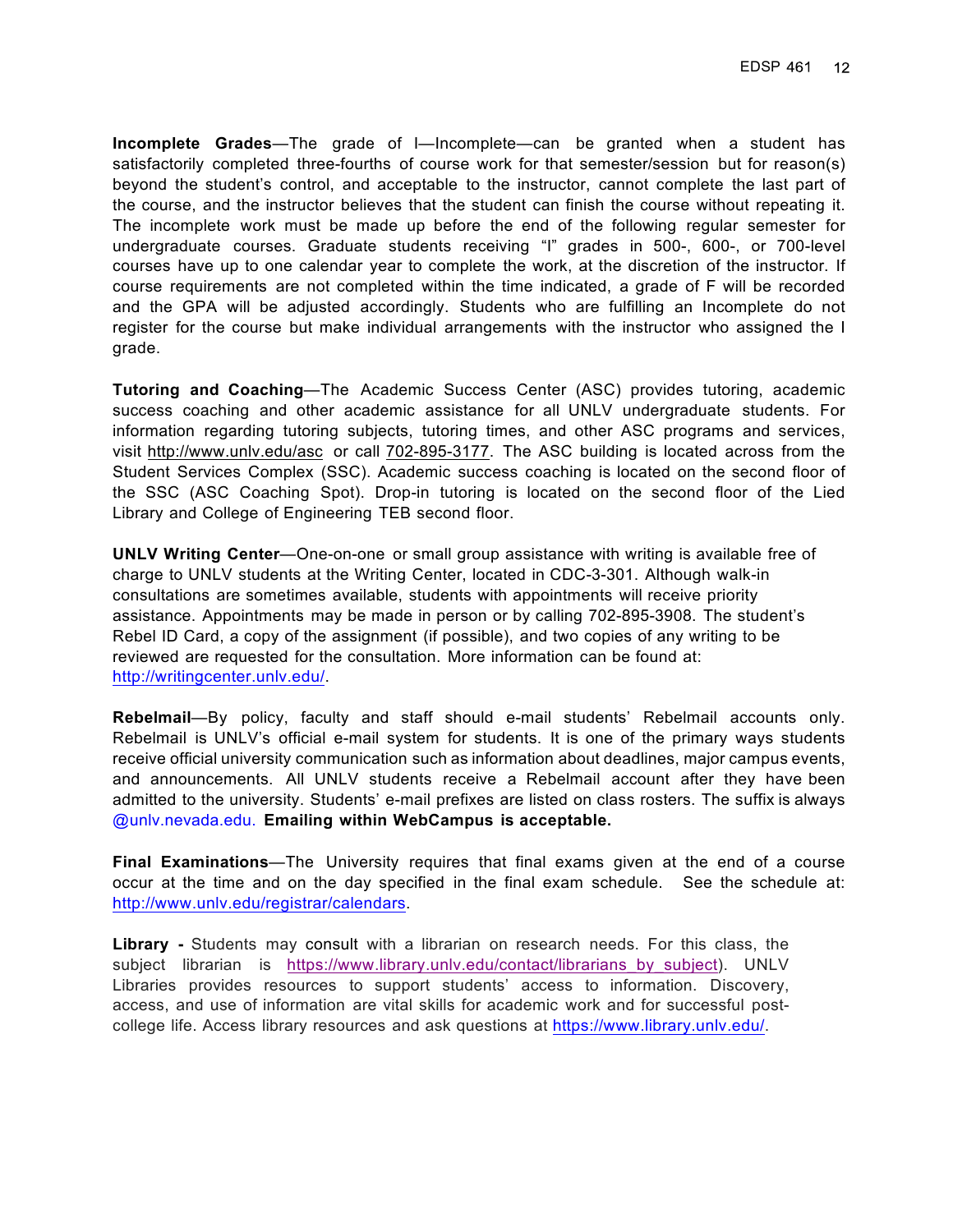## **XIX. GRADING POLICY**

All assignments are due at the beginning of class on the assigned date. Points will be deducted for each day an assignment is late. The following scale will be used to determine the course grade:

| <b>Percentage Score</b> | Grade |
|-------------------------|-------|
| $90 - 100$              | Α     |
| $88 - 89$               | B+    |
| $80 - 87$               | B     |
| $78 - 79$               | $C+$  |
| $70 - 77$               | C     |
| $68 - 69$               | D+    |
| $60 - 67$               | D     |
| $0 - 59$                | F     |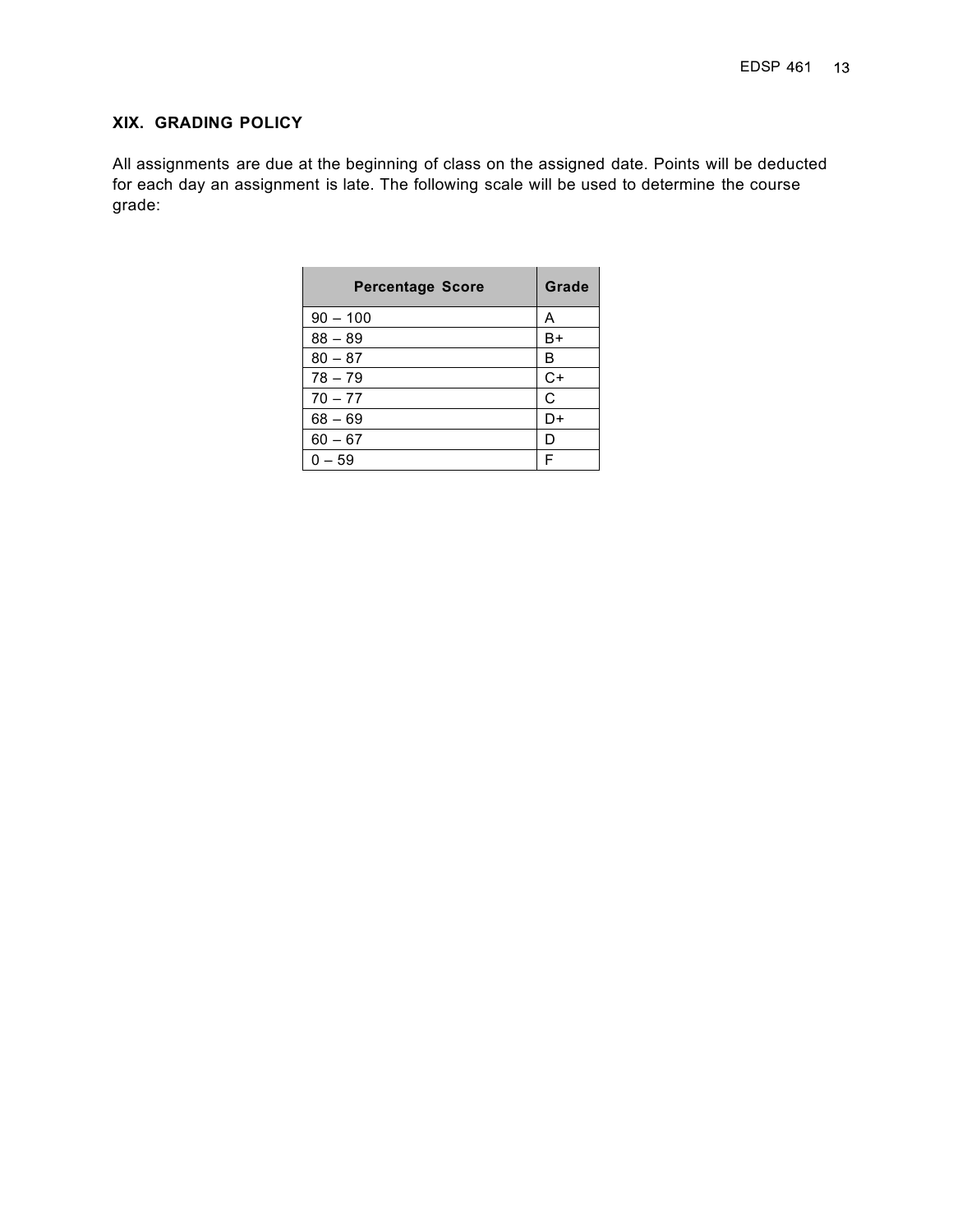## **XX. CLASS SCHEDULE**

| Lesson/<br><b>Date</b> | <b>Lesson Topic</b>                                                                                                                           | <b>Assigned Readings and</b><br><b>Resources</b>                                                                                          | <b>Assignment Due</b>                                              |
|------------------------|-----------------------------------------------------------------------------------------------------------------------------------------------|-------------------------------------------------------------------------------------------------------------------------------------------|--------------------------------------------------------------------|
| 1<br>8/29/16           | The 5 Big Ideas in Reading<br>Common Core State Standards in ELA                                                                              | -Put Reading First (National<br>Reading Panel)<br>-Big Ideas in Beginning<br>Reading (University of<br>Oregon)<br>-Haager & Vaughn (2013) |                                                                    |
| 9/5/16                 | <b>Labor Day- NO CLASS</b>                                                                                                                    |                                                                                                                                           |                                                                    |
| 2<br>9/12/16           | Introduction to Evidence-Based<br><b>Practices</b><br>Systematic, Explicit Reading<br>Instruction                                             | -Bursuck & Damer (Chapter 1)<br>-Cook, Tankersley, &<br>Landrum(2009)<br>-Gersten et al (2005)                                            |                                                                    |
| 3<br>9/19/16           | QRI-5 (Diagnostic Informal Reading<br>Inventory)                                                                                              | -QRI-5 (sections 1-12)<br><b>Bring QRI-5 to class</b>                                                                                     |                                                                    |
| 4<br>9/26/16           | QRI-5 (Diagnostic Informal Reading<br>Inventory)<br>Response-to-Intervention and<br>Progress Monitoring for Reading,<br>Writing, and Spelling | -QRI-5 PRACTICE<br><b>Bring QRI-5 to class</b><br>-Williamson, Fitzgerald, &<br>Stenner (2013)                                            | <b>Evidence-Based</b><br><b>Practices Assignment</b><br><b>Due</b> |
| 5<br>10/3/16           | Progress Monitoring for Reading,<br>Writing, and Spelling<br>Evidence-Based Methods for Teaching<br>Reading: Phonemic Awareness               | Bursuck & Damer (Chapter 2)                                                                                                               |                                                                    |
| 6<br>10/10/16          | Evidence-Based Methods for Teaching<br>Reading: Decoding                                                                                      | Bursuck & Damer (Chapter 3<br>and $4)$                                                                                                    | <b>Tier II Assessment</b><br><b>Project Due</b>                    |
| 7<br>10/17/16          | <b>NO IN PERSON CLASS: Work on</b><br><b>Tier III Intervention Proposal</b>                                                                   |                                                                                                                                           |                                                                    |
| 8<br>10/24/16          | Evidence-Based Methods for Teaching<br>Reading: Fluency and Vocabulary                                                                        | Bursuck & Damer (Chapter 5<br>and $6)$                                                                                                    | <b>Tier III Intervention</b><br><b>Proposal Due</b>                |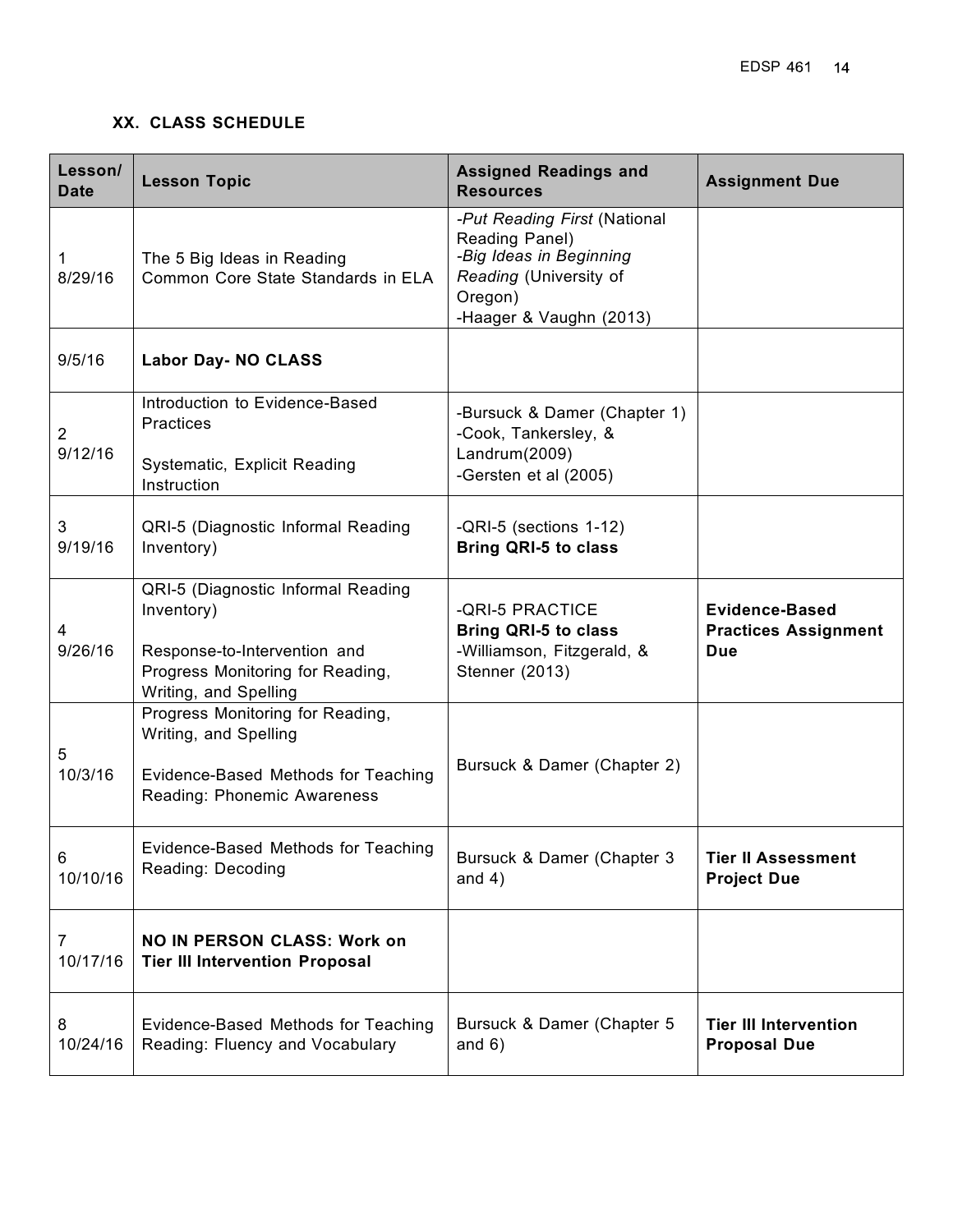| 9<br>10/31/16  | Evidence-Based Methods for Teaching<br>Reading: Comprehension Part I                                                                                                                  | Bursuck & Damer (Chapter 7)                                     |                                                              |
|----------------|---------------------------------------------------------------------------------------------------------------------------------------------------------------------------------------|-----------------------------------------------------------------|--------------------------------------------------------------|
| 10<br>11/7/16  | Evidence-Based Methods for Teaching<br>Reading: Comprehension Part II<br>Supporting the Development of Oral<br>and Written Language Skills through<br><b>Content Area Instruction</b> | -Kim, Linan-Thompson, &<br>Misquitta (2013)                     | <b>SAFMEDS Begin</b>                                         |
| 11<br>11/14/16 | Evidence-Based Methods for Teaching<br>Written Language                                                                                                                               | -Simmons- Writing Instruction<br>in Secondary Classrooms        |                                                              |
| 12<br>11/21/16 | NO CLASS: Work on Tier III<br><b>Intervention Project</b>                                                                                                                             |                                                                 |                                                              |
| 13<br>11/28/16 | Evidence-Based Methods for Teaching<br>Spelling and Handwriting                                                                                                                       | -Sipe- Teaching Challenged<br>Spellers in HS English<br>Classes | <b>Tier III Intervention</b><br><b>Project Due</b>           |
| 14<br>12/5/16  | Being Critical Consumers of Reading<br>Curricula and Building a Systematic<br><b>Reading Program</b>                                                                                  | -Simmons & Kame'enui<br>(2003)                                  | <b>SAFMEDS Due</b><br><b>LAST IN-CLASS</b><br><b>SESSION</b> |
| 15<br>12/12/16 | Final Exam (Online, not in class)                                                                                                                                                     |                                                                 |                                                              |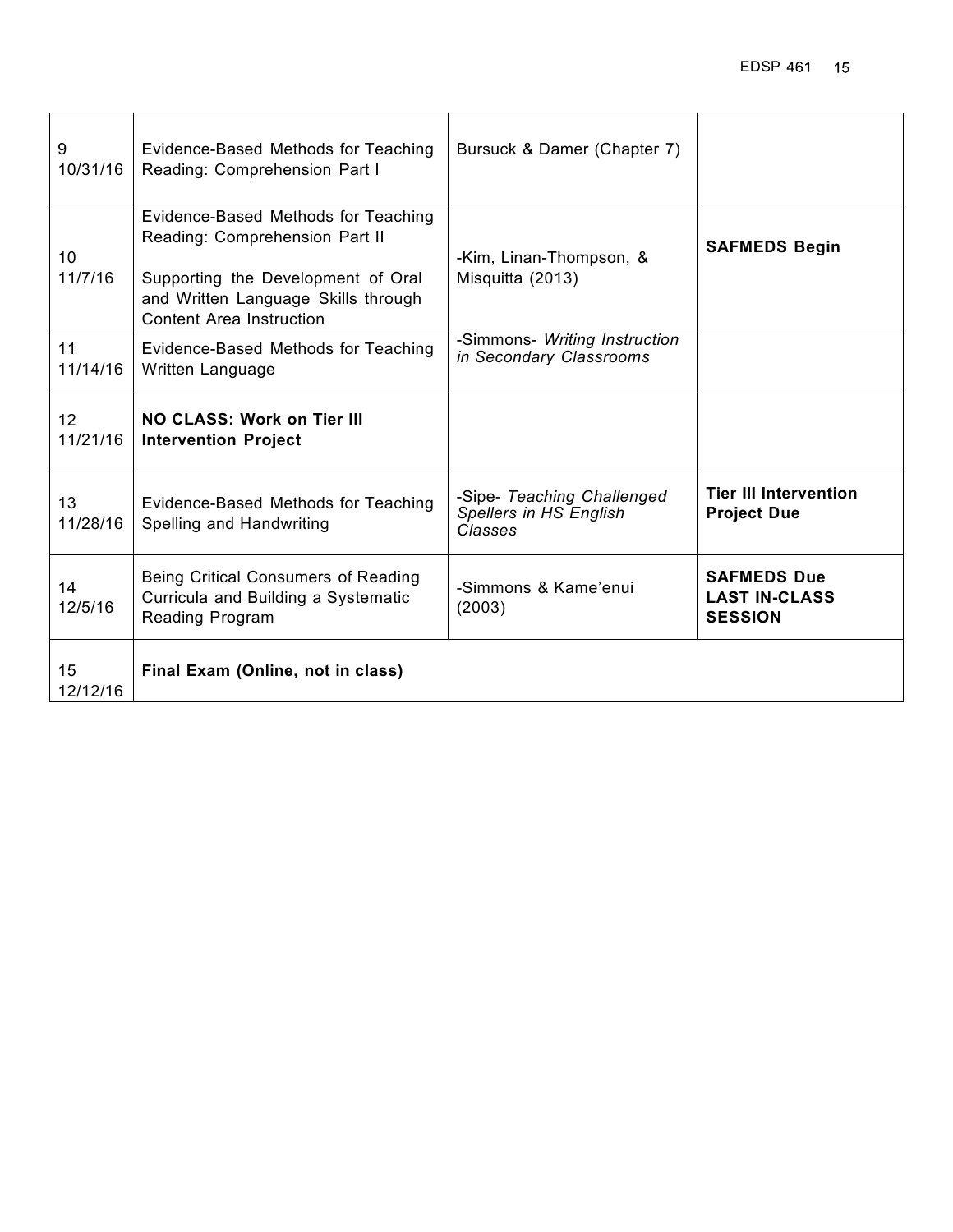### **Tier 2 Assessment (QRI) Project** (100 points possible)

**Directions:** Students will be responsible for administering the QRI-5 to a K-12 pupil. The pupil does not need to be a struggling reader. Upon completion of the assessment, students will analyze the results and develop the following IEP components:

- a. **Present Level of Performances (PLOPs).** The present levels must be based upon the QRI-5 and should be written in measurable terms. A minimum of 3 PLOPs should be identified. Include data from the QRI and include a description of student strengths and needs.
- b. **Behavioral Objectives/Reading Goals.** The behavioral objectives should include the conditions, behavior, and criterion. These objectives are the annual, reading goals that would appear on an IEP. Objectives should align with the identified PLOPs.

Students will then develop a Tier 2 Intervention Plan for the pupil.

c. **Intervention Plan.** Provide a detailed overview of the specific interventions, strategies or supports needed in order for the pupil to make progress towards the identified goals. Plan should include examples of the intervention materials and/or strategies.

#### **Scoring Criteria:**

- **\_\_\_\_/40 Qualitative Reading Inventory (QRI) Administration and Scoring.** Students followed standardized administration and scoring procedures. Scoring is free of errors and comprehensive (ample passages assessed; appropriate decisionmaking sequence).
	- Documentation of Assessment ( /25 points). Copies of word lists/scoring, passages with qualitative marking + completed summary data, and final summary sheet of assessment findings.
	- Quality and Thoroughness of Assessment (2015 points). Assessment is comprehensive, error-free, and follows a logical decision-making sequence.

**\_\_\_\_/60 Interpretation.** Students will use the results of the QRI to write the following:

- **Present Level of Performance (20 points). The present levels must** be based upon the QRI-5 and should be written in measurable terms. The summary should also include the name of the assessment, date given and any additional observations during the assessment that may impact student performance.
- **-** Reading Goal (\_\_\_\_/20 points). The reading goals should be based on the present level of performance and include the conditions, behavior, and criterion.
- **-** Instructional Supports (\_\_\_\_\_/20 points). Provide a detailed overview of the specific interventions, strategies or supports needed in order for the student to make progress towards the identified goals. Students should support their selection with the assessment results and supporting research.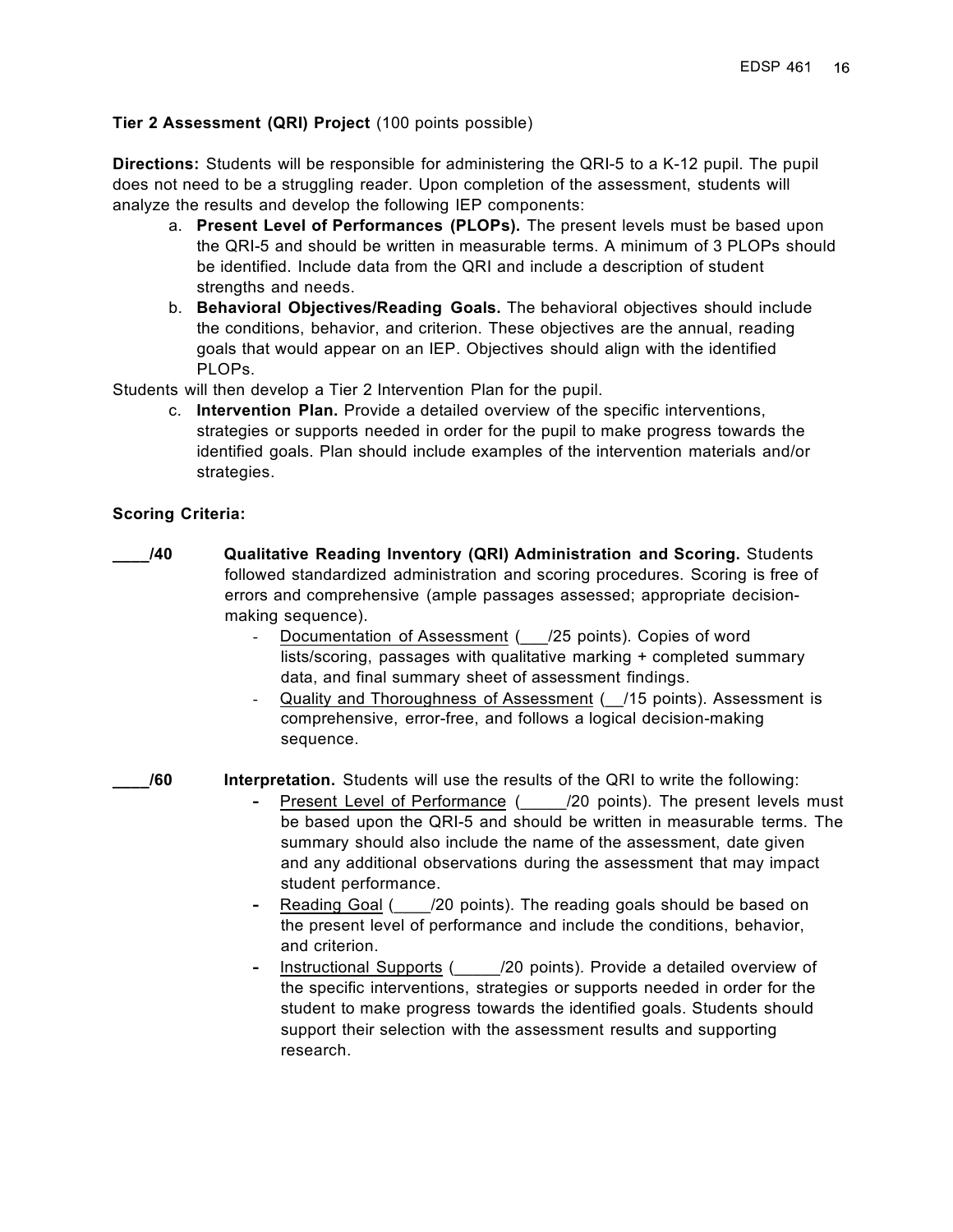## **Tier III Intervention Plan Rubric**

| <b>Proficiency</b>                                       | <b>Assessments and Goals</b>                                                                                                                                                                                                                                                                                                                                                                                                                                                   | <b>Intervention Plans and Materials</b>                                                                                                                                                                                                                                                                                                                                                                                                                                                                                                                                                                                                                                                                | <b>Organization / Professionalism</b>                                                                                                                                                                                                                                                                                                                                                                     |
|----------------------------------------------------------|--------------------------------------------------------------------------------------------------------------------------------------------------------------------------------------------------------------------------------------------------------------------------------------------------------------------------------------------------------------------------------------------------------------------------------------------------------------------------------|--------------------------------------------------------------------------------------------------------------------------------------------------------------------------------------------------------------------------------------------------------------------------------------------------------------------------------------------------------------------------------------------------------------------------------------------------------------------------------------------------------------------------------------------------------------------------------------------------------------------------------------------------------------------------------------------------------|-----------------------------------------------------------------------------------------------------------------------------------------------------------------------------------------------------------------------------------------------------------------------------------------------------------------------------------------------------------------------------------------------------------|
| <b>EXCEEDS</b><br><b>EXPECTATIONS</b><br>90 - 100 points | Pretest data was discussed<br>related to student's reading<br>skills.<br>Intervention goal was<br>appropriate based on the pretest<br>data, and was appropriate for the<br>intervention time period.<br>Intervention goal was written in<br>4-part behavioral objective<br>format.<br>CBM identified for use in project<br>was appropriate for the skill<br>being targeted.<br>Sample CBM was included with<br>final intervention project.                                     | Description of intervention materials was<br>accurate and complete. Student included:<br>The target skills addressed in the<br>$\circ$<br>intervention.<br>The evidence behind intervention.<br>$\circ$<br>The length of intervention sessions.<br>$\circ$<br>The scope and sequence of the<br>$\circ$<br>intervention project.<br>Selected intervention was appropriate for<br>targeting the deficit area identified through<br>the assessment.<br>Intervention plan was thorough and included<br>a discussion of the session objectives, the<br>activities, and the assessment methods, and<br>covered 20 days of intervention.<br>Assessment data points were included in the<br>intervention plan. | Intervention plan was written in<br>APA $(6^{th}$ edition) format.<br>Student wrote using appropriate<br>grammar and spelling with minimal<br>errors $($ $3$ ).<br>Writing was organized.<br>Writing was easy to read and<br>understand, with a natural flow and<br>structure.<br>Writing remained on topic.                                                                                              |
|                                                          | $27 - 30$ points $(40%)$                                                                                                                                                                                                                                                                                                                                                                                                                                                       | $54 - 60$ points $(50\%)$                                                                                                                                                                                                                                                                                                                                                                                                                                                                                                                                                                                                                                                                              | $9 - 10$ points $(10%)$                                                                                                                                                                                                                                                                                                                                                                                   |
| <b>MEETS</b><br><b>EXPECTATIONS</b><br>80 - 89 points    | Pretest data was discussed<br>related to student's reading<br>skills, but information was not<br>thorough.<br>Intervention goal was mostly<br>appropriate based on the pretest<br>data, and was mostly appropriate<br>for the intervention time period.<br>Intervention goal was written<br>using 3 of the 4-part behavioral<br>objective format.<br>CBM identified for use in project<br>was mostly appropriate for the<br>skill being targeted, but<br>connection was loose. | Description of intervention materials was<br>mostly accurate and complete, but student<br>was missing one of the major components.<br>Selected intervention was mostly<br>appropriate for targeting the deficit area<br>identified through the assessment.<br>Intervention plan was mostly thorough, but<br>one or more of the descriptive variables<br>were unclear and/or the plan covered fewer<br>than 20 days.<br>Assessment data points were included in the<br>intervention plan.                                                                                                                                                                                                               | Intervention plan was written in<br>APA (6 <sup>th</sup> edition) format.<br>Student wrote using mostly<br>appropriate grammar and spelling,<br>but several errors were noted (4-7).<br>Writing was mostly organized, but<br>some sections seemed out of<br>place.<br>Writing was easy to read and<br>understand, but the flow and<br>structure was choppy at times.<br>Writing mostly remained on topic. |

 $17$